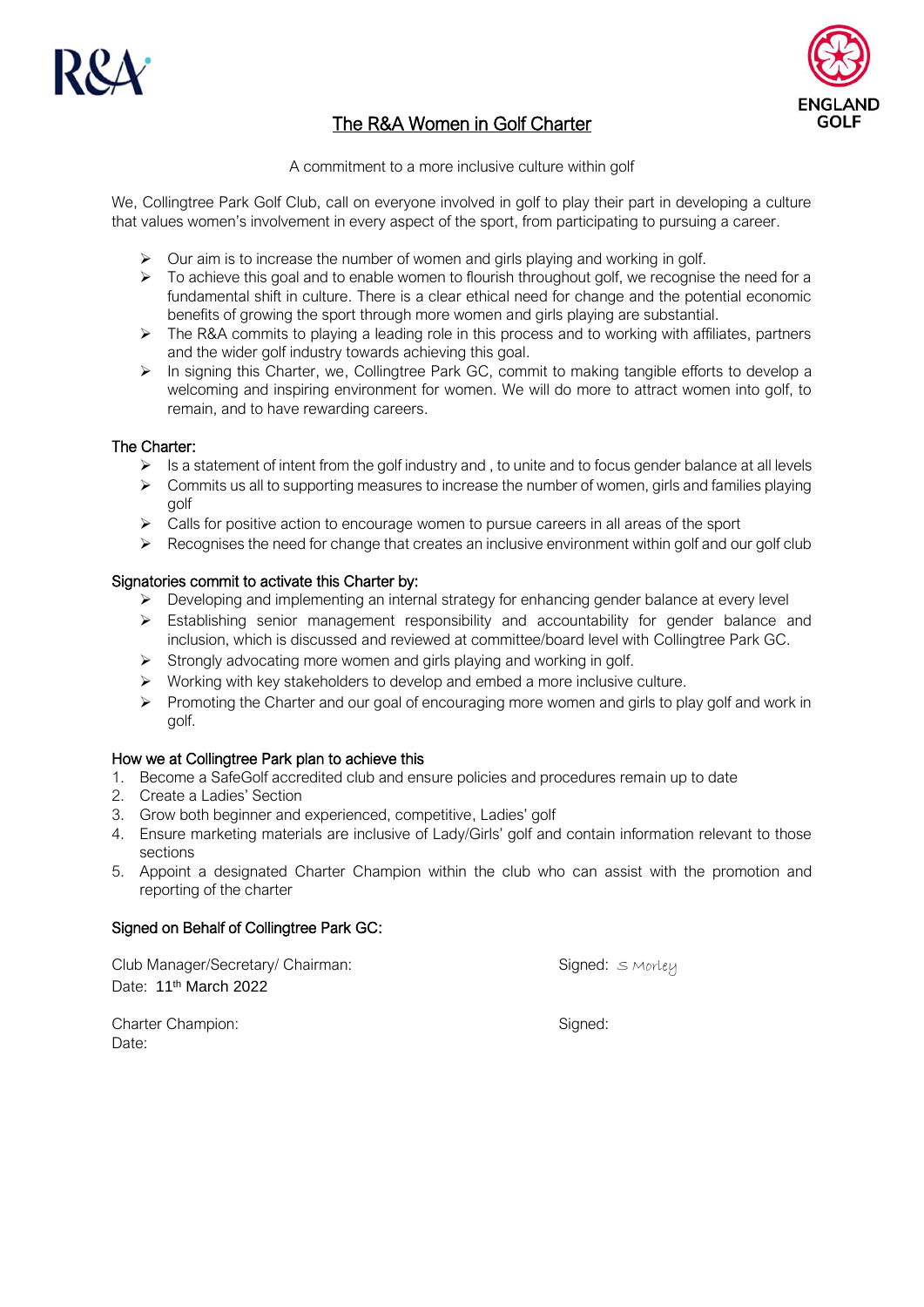



These objectives will be embedded into the club business/operational plan and reviewed on an annual basis, to ensure that this inclusive commitment remains robust.

|                | Commitment                                                                                                                  | <b>Current Situation</b>                                                                                                                                                                                                                                                                                                                                                                                                        | How this will be achieved                                                                                                                                                                                                                                                                                                                                                                                                           | Date/Progress/Targets/Comments                                                                                                                                                                                                                                                                                                     |
|----------------|-----------------------------------------------------------------------------------------------------------------------------|---------------------------------------------------------------------------------------------------------------------------------------------------------------------------------------------------------------------------------------------------------------------------------------------------------------------------------------------------------------------------------------------------------------------------------|-------------------------------------------------------------------------------------------------------------------------------------------------------------------------------------------------------------------------------------------------------------------------------------------------------------------------------------------------------------------------------------------------------------------------------------|------------------------------------------------------------------------------------------------------------------------------------------------------------------------------------------------------------------------------------------------------------------------------------------------------------------------------------|
| 1              | Become a SafeGolf<br>accredited club and<br>ensure policies and<br>procedures remain up to<br>date                          | a. Adopting the required club policies,<br>on agenda for committee meeting<br>12/20<br>b. Appointing a Club Welfare Officer<br>with relevant qualifications/experience<br>c. Registered with DBS and have verifier<br>in place at the club for applications<br>which<br>in<br>are<br>progress<br>d. Club staff and volunteers will obtain<br>required<br>qualifications<br>any<br>e. Communicate policy changes with<br>members | The management team at the club has approved all the<br>policies and procedures.<br>Follow checklist and path to Safe Golf accreditation from<br><b>England Golf</b><br>All documentation is up to date on the England Golf portal<br>and notify our local England Golf Club Support Officer.<br>We expect to complete by 31/03/2021<br>Our annual review date is 31/12/2021                                                        | Keep a register of when the key policies<br>and documentation needs to be<br>updated and when key members of staff<br>and volunteers need to undertake<br>relevant training                                                                                                                                                        |
| $\overline{2}$ | Create a Ladies' Section                                                                                                    | Our club currently has no official ladies<br>section or representatives. We also only<br>have 12 adult Lady members, although<br>this is up from 2 Lady members in May<br>2020.                                                                                                                                                                                                                                                 | Liaison with the current Lady members<br>Appoint a Lady Captain/representative, create a Job<br>Description for the role<br>Ensure there is Lady representation on the club's<br>committee.<br>Protected tee times for Ladies at least once per week<br>Host appropriate social events for Ladies, not necessarily<br>golf orientated - to encourage more of a female presence<br>both on the golf course and within the clubhouse. | Ongoing<br>Job Description writing in progress<br>Already recruited 10 more Ladies<br>Aim for 16 Lady members by<br>31/12/2021<br>Aim to have enough Lady members to<br>arrange at least two friendly matches in<br>2022, even if they are only Away<br>members.<br>Aim to enter a Lady team in local<br>leagues or events by 2023 |
| 3              | Grow both beginner and<br>experienced, competitive,<br>Ladies' Golf                                                         | Our club currently has no Lady specific<br>competitions, nor do we host any<br>Lady/Mixed open competitions.<br>We also only have one measured course<br>for Ladies for WHS purposes.                                                                                                                                                                                                                                           | Hold at least 4 lady specific competitions and continue to<br>allow Ladies to enter main club competitions<br>Organise and host Ladies and Mixed open competitions<br>Liaise with local handicap advisors to increase number of<br>Ladies tee marker options on WHS platform                                                                                                                                                        | Organise at least 1 Ladies/Mixed open<br>in 2021 and at least 2 per year<br>thereafter<br>Have at least 2 measured courses for<br>Ladies on WHS platform. Stretch for 3<br>courses                                                                                                                                                 |
| $\overline{4}$ | Ensure marketing<br>materials are inclusive of<br>Lady/Girls' golf and<br>contain information<br>relevant to those sections | Our website is currently the one inherited<br>from the "old" club and will need to be<br>redesigned in the future. The photos on<br>the website at the moment don't features<br>Ladies in any prominence.<br>We are defining our automated social<br>media posting schedule to target visitors                                                                                                                                  | Take images of female members playing the<br>course/enjoying the clubhouse and include these on both<br>digital and physical marketing.<br>Schedule at least one social media post per month for<br>Ladies - be that a promotion or sectional update etc.<br>Promote both social and golfing events of interest to<br>Ladies.                                                                                                       | Attracting more local ladies to the club,<br>even if for a coffee with friends.<br>Increase interaction with social media<br>profiles and posts by females.<br>Increase in Lady members and Lady<br>visitor rounds.                                                                                                                |